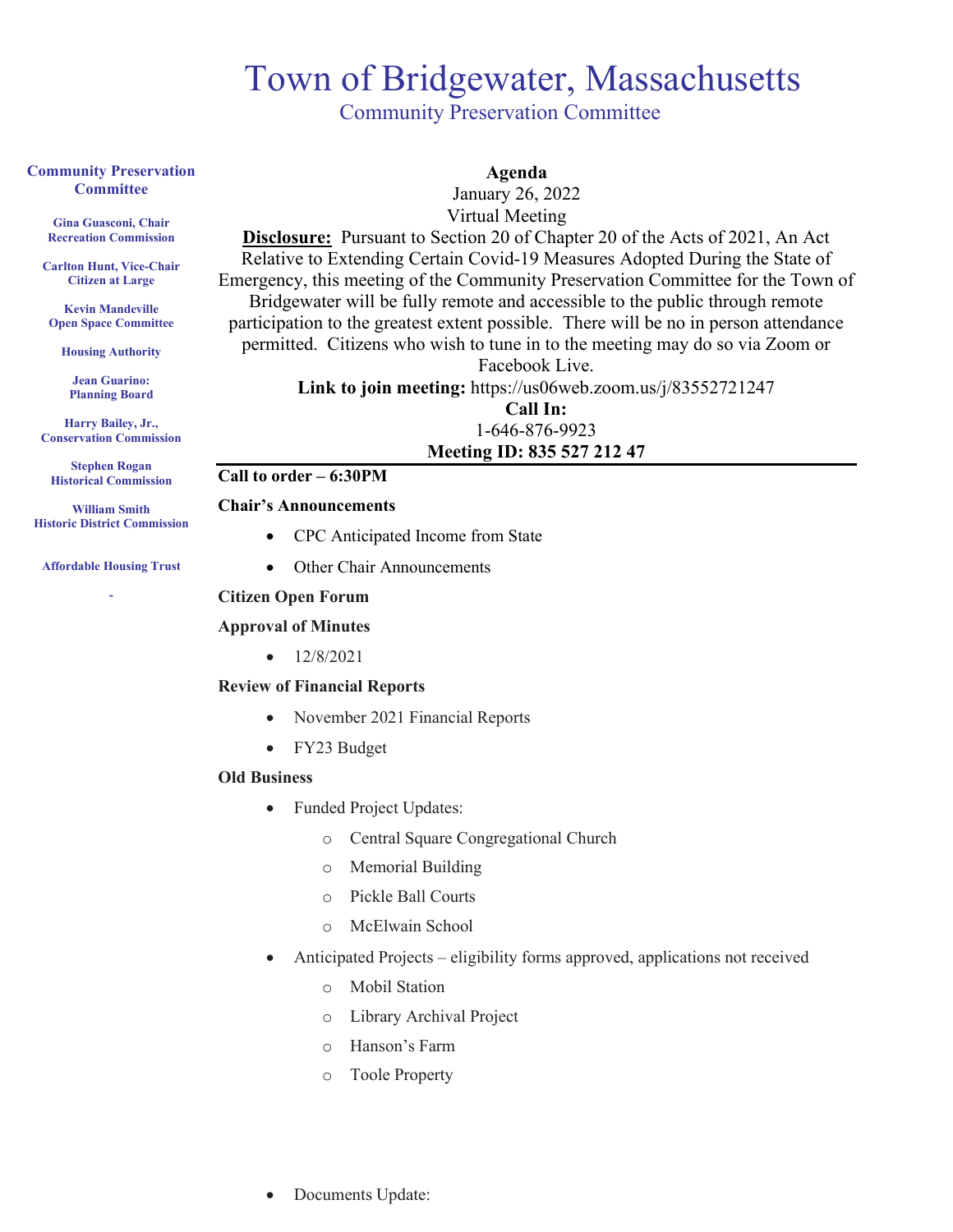# Town of Bridgewater, Massachusetts<br>
Community Preservation Committee

- o Policies and Procedures
	- Addition of sections for "Communication and Support" and "Bonding." See Attachments 1 and 2
- o Application and Application Instructions Complete and being posted on the Town's CPC webpage
- Other Old Business

#### **New Business**

- Member Appointments
- Coalition Dues
- Annual Public Hearing
- Other New Business

**Committee Liaison Reports**

**Upcoming Events**

**Public Comment**

**Next Meeting Date/Time – February 23, 2022, at 6:30 p.m.**

**Adjourn**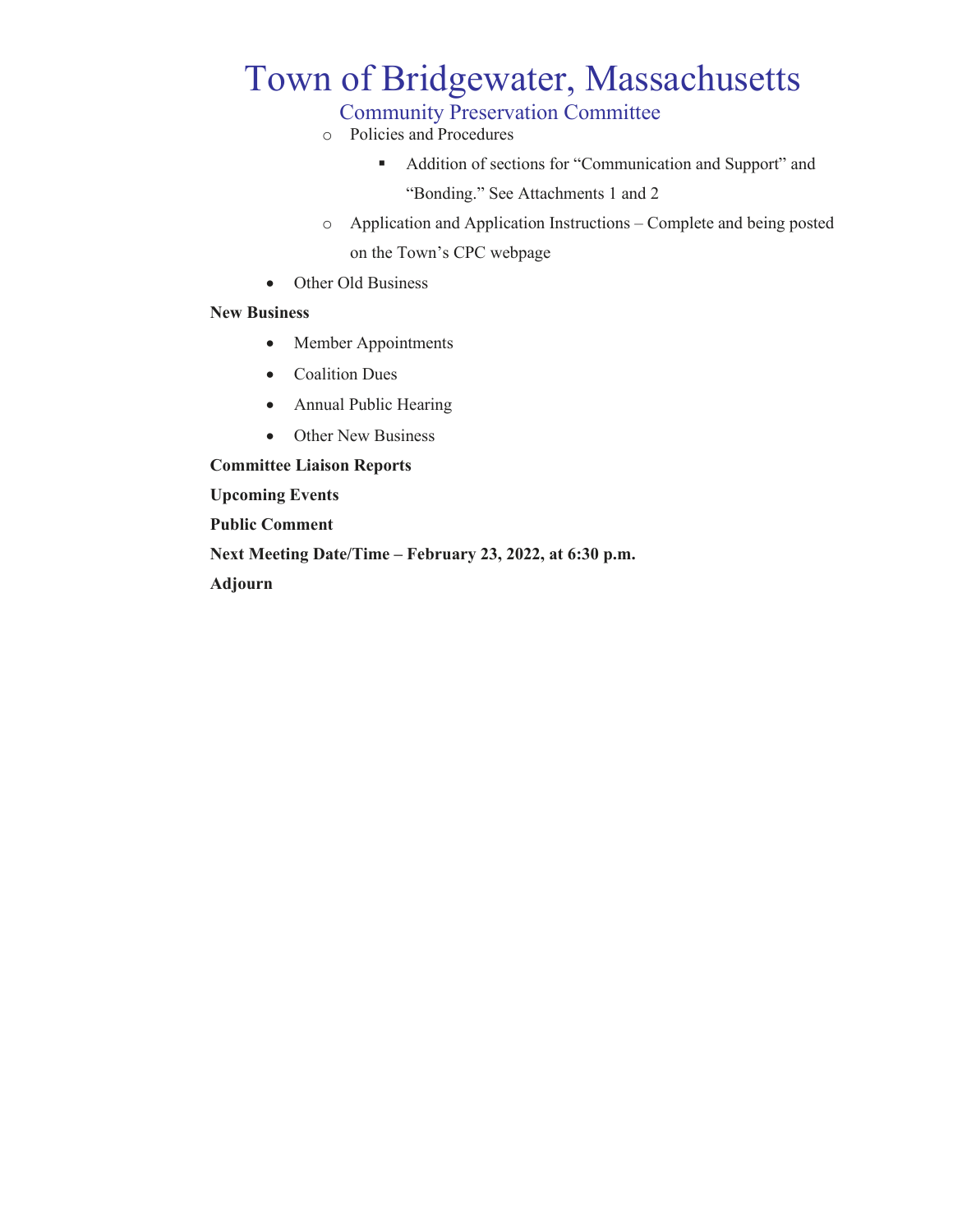#### *Attachment 1:*

#### **A. Communication and Technical Support**

CPC communications are regulated by the Massachusetts Open Meeting Law

[\(https://www.mass.gov/files/documents/2017/09/25/New%20OML%20Regulations%20%28Clean%20version%29.pdf;](https://www.mass.gov/files/documents/2017/09/25/New%20OML%20Regulations%20(Clean%20version).pdf) [http](https://www.mass.gov/service-details/open-meeting-law-training-videos) [s://www.mass.gov/service-details/open-meeting-law-training-videos\)](https://www.mass.gov/service-details/open-meeting-law-training-videos) and Board and Committee Handbook [\(https://www.bridgewaterma.org/DocumentCenter/View/1122/2017-3-Board-and-Committee-Handbook-FINAL?bidId=\)](https://www.bridgewaterma.org/DocumentCenter/View/1122/2017-3-Board-and-Committee-Handbook-FINAL?bidId=).

The Town of Bridgewater provides staff support to the CPC in three ways.

- An Administrative Assistant is assigned to the Committee whose duties include but are not limited to setting up (i.e. reserving in-person meeting locations or virtual connections), posting meetings to the Town Website, distributing documents such as the agenda as prepared by the CPC Chair and Vice Chair, draft minutes, and items for CPC discussion in the public setting, attending CPC meetings, preparing meeting minutes, and posting final minutes on the Town's website and recorded CPC meetings on Bridgewater's YouTube Channel [\(https://www.youtube.com/channel/UC9np8ZefAecrUXTTKa7zibQ\)](https://www.youtube.com/channel/UC9np8ZefAecrUXTTKa7zibQ) and maintenance of CPC page on the Town's website, and other activities as assigned by the CPC Chair.
- A professional staff liaison is assigned to the CPC. Responsibilities include advising the CPC with respect to the CPC's Community Preservation Act roles, and authorities under MGL, CPA project applications and content (Town and Community entities).
- The Town's Financial Director or designee serves as the CPC treasurer responsible for keeping the CPC apprised of the CPA fiscal status (e.g., monthly, and annual budget and account balances, income, and expenditures, etc.).

Support is also received from the Community Preservation Act Coalition [\(https://www.communitypreservation.org/\)](https://www.communitypreservation.org/). The Coalition provides support on all aspects of the CPA law, publishes a monthly newsletter, conducts trainings, and maintains a database of CPA projects statewide. The CPC pays annual dues from its administrative account to the Coalition for this support.

The CPC may be contacted at  $cpc@bridgewaterma.org$ .</u>